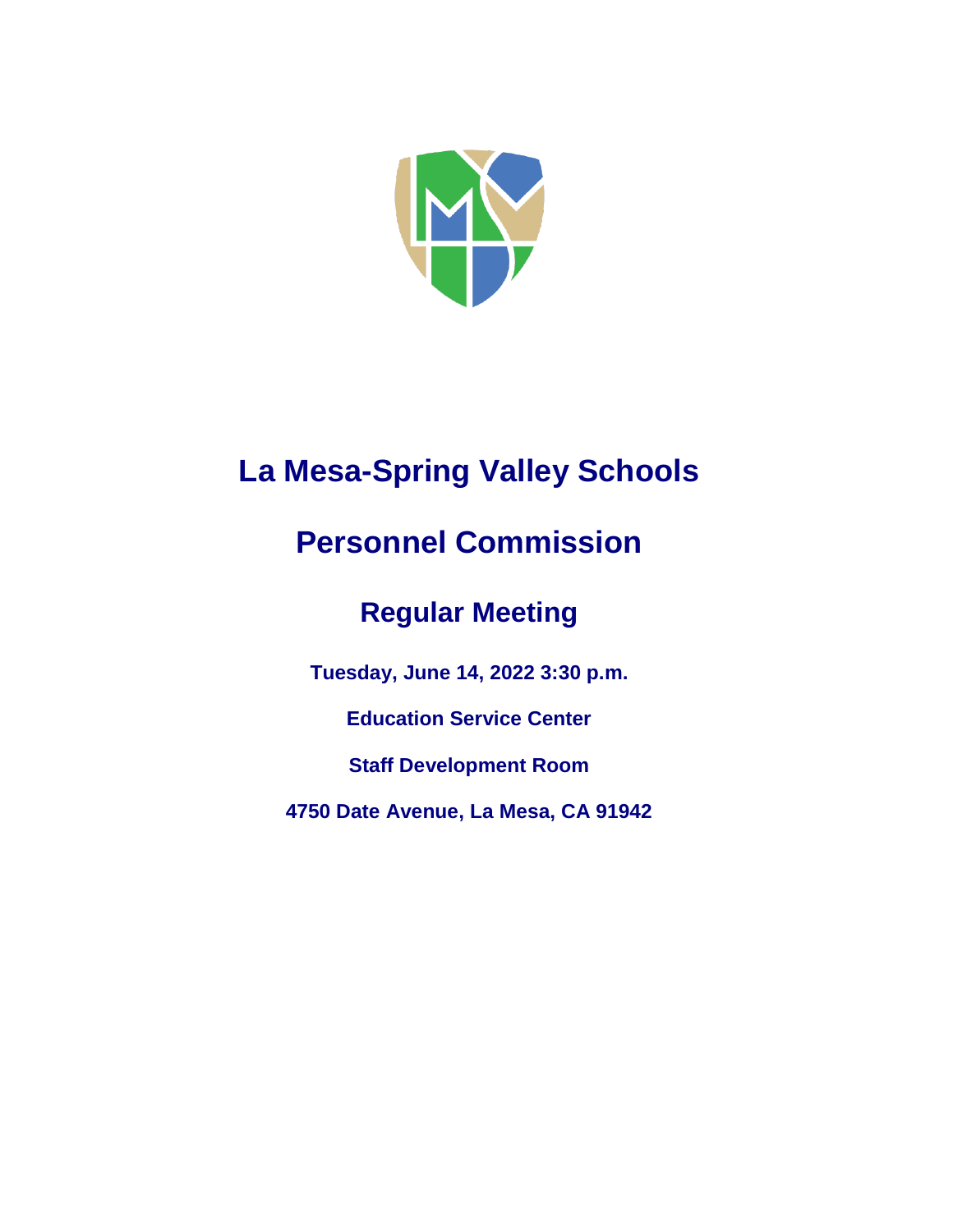### **La Mesa-Spring Valley Schools, Personnel Commission Regular Meeting Tuesday, June 14, 2022 3:30 p.m.**

#### *OPENING PROCEDURE*

- **1. Call to Order**
- **2. Pledge of Allegiance**
- **3. Roll Call/Establishment of a Quorum**

| Jeremy Martinson, Chair   | present | absent |
|---------------------------|---------|--------|
| Steve Babbitt, Vice Chair | present | absent |
| Patricia Ridenour, Member | present | absent |

#### *ACTION SESSION*

- **4. Approve the Agenda of the June 14, 2022 Regular Meeting**
- **5. Approve the Minutes of the May 17, 2022 Regular Meeting**

#### *INFORMATION SESSION*

#### **6. Items from the Floor**

*Persons may comment at this time on items not listed on the agenda. The Commissioners will hear such comments but may not discuss nor act upon them until they appear on the posted agenda. Comments will be limited to five [5] minutes per person, not to exceed a total of fifteen [15] minutes for this agenda item.* 

#### **7. Information Items**

- District Update
	- Assistant Superintendent, Human Resources, Dr. Meg Jacobsen
	- Assistant Superintendent, Business Services, Jennifer Nerat
- CSEA Update Chapter 419 President, Ahmad Swinton
- Personnel Update Director, Classified Personnel, Andrea Rivera
- Personnel Commissioner Update Personnel Commissioners
- **8. Next Meeting Date: Tuesday July 19, 2022 – 3:30 p.m.**

#### *ACTION SESSION*

**9. Approval to contract with Eric Hall & Associates to conduct a comprehensive classification and compensation study for all classifications in the classified service, to begin in August with an estimated cost of \$277,000.00.**

#### **10. Approve the Following Examination Announcements**

- Child Nutrition Services Cook
- Classroom Health Assistant
- Custodian